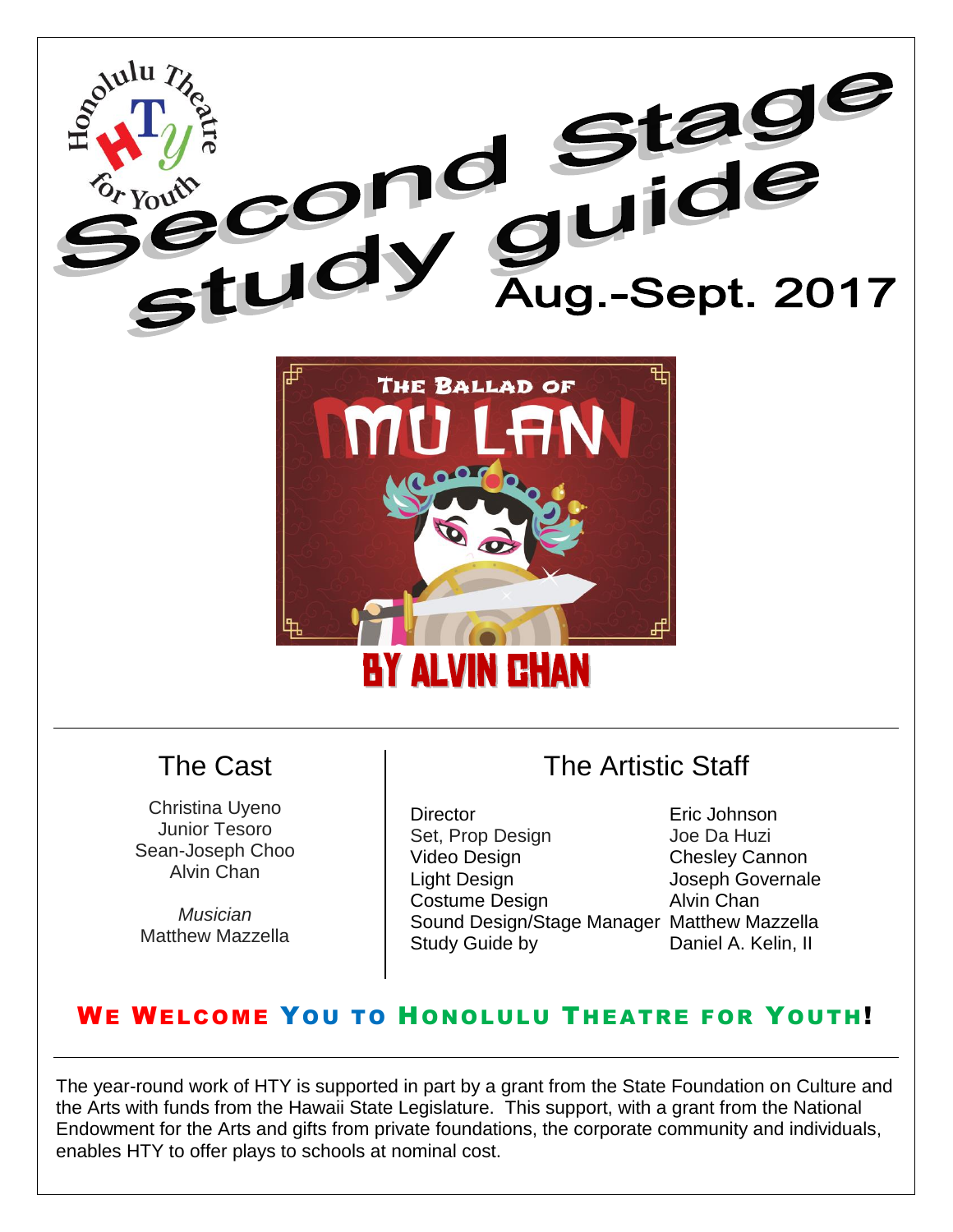## HTY Study Guide The Ballad of Mu Lan TAug.-Sept. 2017 TEACHER PREVIEW

HTY invites you & a guest FREE to *The Ballad of Mu Lan* on Fri., Aug. 18 at 7:00pm or Sat, Aug. 19 at 4:30 pm at Tenney Theatre. Please call ahead for reservations.

#### USING THIS GUIDE

*For a more complete list of Standards Connections, please visit the HTY website: http://www.htyweb.org/wp-content/uploads/2017/03/mulan-standards.pdf*

| <b>BEFORE THE SHOW Activities</b>                         | Page | <b>STANDARD CONNECTION</b>         |
|-----------------------------------------------------------|------|------------------------------------|
| Share the Introduction from the Artistic Director         | 3    |                                    |
| Try People Power: An Opening Activity theme activity      | 3    | Common Core (CC)                   |
|                                                           |      | Reading; CC Writing; HCPS          |
|                                                           |      | <b>World Languages</b>             |
| Read aloud Mu Lan, the original story and Read a Book     | 4    | <b>CC Reading</b>                  |
| <b>Version in Class</b>                                   |      |                                    |
| Discuss Themes of the Play                                | 4    | Common Core (CC)                   |
|                                                           |      | Reading; Speaking/Listening        |
| Share Chinese Jingju                                      | 4    | <b>HCPS Social Studies/Culture</b> |
| Talk about and view pictures of Life in a Chinese Village | 5    | <b>HCPS Social Studies/Culture</b> |
| Engage students in a Pre-Show Discussion                  | 5    | <b>CC Speaking/Listening</b>       |

#### **---Take your trip to the HTY production of The Ballad of Mu Lan---**

| <b>AFTER THE SHOW Activities</b>                    | Page | <b>STANDARD CONNECTION</b>         |
|-----------------------------------------------------|------|------------------------------------|
| Guide students to create The Colors of You with For | 6&7  | HCPS Fine Arts                     |
| <b>Students: The Color that's You</b>               |      | <b>HCPS Social Studies/Culture</b> |
| Try Celebrating Heroes and Heroines                 | 6    | <b>HCPS Fine Arts</b>              |
| Read Nana Miriam and Dramatize a Story              | 8&9  | CC Reading, HCPS Drama             |
| Write Your Own Fantasy Story or 'Who Could You Be?' | 10   | <b>CC</b> Writing                  |
| Create a <b>Disguise</b>                            |      | 9&11   HCPS Fine Arts              |

#### CONTACT US. TELL US WHAT YOU THINK.

**Feedback Forms**: Please return an evaluation form after seeing the performance. We often contact teachers for further information, so include your name, school address and email address.

**HTY Online**: Visit our website for last minute changes or special offers, www.htyweb.org.

Honolulu Theatre for Youth 1149 Bethel St., Suite 700 Honolulu, HI 96813 808 839 9885, 808 839 7018 (fax) www.htyweb.org

Becky Dunning, *Managing Director* Eric Johnson, *Artistic Director* Daniel A. Kelin, II, *Director of Drama Education*  Stu Hirayama, *School Reservations Manager*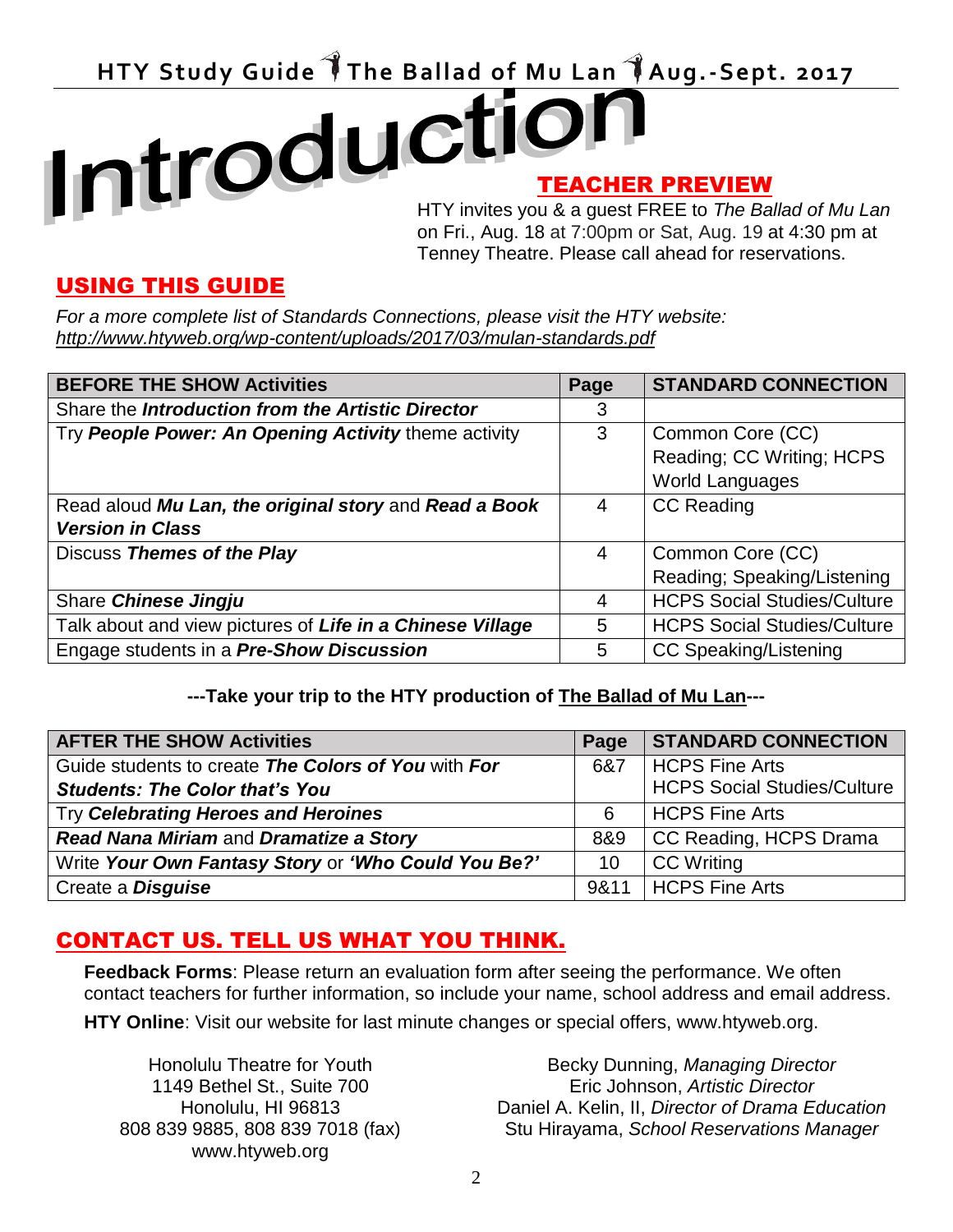

Welcome to Honolulu Theatre for Youth's 63nd Season. We are celebrating "the power of people" this season and can think of no better story to start with than this new version of a classic story from China. It is nice to know that there are examples ancient and new of people defying expectations. In fact, young people surprising their community and taking a stand against tradition when necessary is almost a tradition in itself. We hope that through this guide you are able to explore the script and the story actively in the classroom and through discussion both prior to the performance and long after your visit to the theatre. We look forward to many more adventures in the year to come.

### PEOPLE POWER: An Opening Activity

Our 2017-18 season theme is "The Power of People!' Start your HTY journey before traveling to the theatre with the following activity, giving students the opportunity to imagine their own story, together.

#### **ONE WORD STORY**

**Preparation:** Sitting in a circle, the class will create a story together. Each participant contributes one word at a time as you go around the circle. The words should connect to create sentences and the sentences string together to create a single story.

#### **Guidelines:**

- Do not think too hard. It is only one word. Trust intuition.
- Words like "a," "and" and "the" are important words.
- Do not tell anyone else what word to say.

**Procedure:** As students slowly build off of each other to create the story, occasionally repeat it back, so students can stay abreast of the basic plot. Guide the students to incorporate the following simple properties to help shape the story and give it purpose:

- Character(s)
- Want/Goal
- Problem/Obstacle

### RESOURCES

#### **BOOKS (local library)**

#### **Heroines**

*The Great Deeds of Heroic Women* by Maurice Saxby and Robert Ingpen *Fearless Girls, Wise Women and Beloved Sisters* by Kathleen Ragan *Not One Damsel in Distress* by Jane Yolen

#### **Strong Females**

*A Paper Bag Princess* by Robert Munsch *I Like Myself* by Karen Beaumont

*Stand Tall Molly Lou Melon* by Patty Lovett

#### **Disguise Story**

*Fake mustache: or, how Jodie O'Rodeo and her wonder horse (and some nerdy kid) saved the U.S. Presidential election from a mad genius criminal mastermind* by Tom Angleberger

#### **WEBSITES**

#### **Untraditional Female Characters**

<http://www.rejectedprincesses.com/>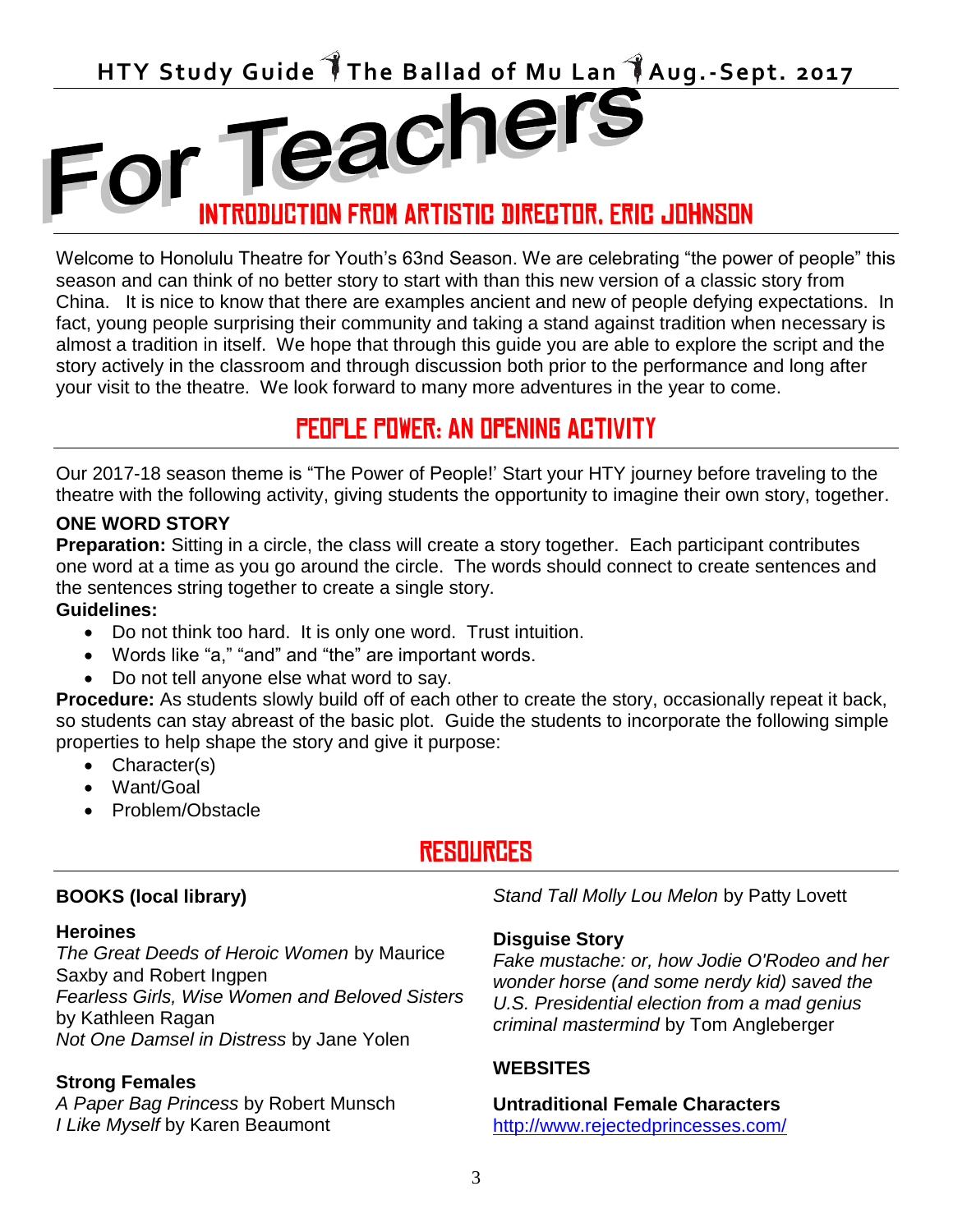

In Imperial China, a ruthless army have launched an invasion. China's Emperor declares that one man from every family must serve in the Imperial Army. In a distant village, a young woman by the name of Mu Lan wants to serve in the Army to help her father and family. Mu Lan dresses like a young man, donning her father's armor, and joins. In the army and in battle, Mu Lan sets out to prove her worth. Eventually, her smarts and determination prove she's a worthy soldier, and the army battles the enemy with Mu Lan as an effective warrior. In the end, Mu Lan is offered the opportunity to become a general in the army, but decides to return home to be with and help her family.

### Themes of the play

The story of the female warrior Mu Lan offers many themes to think about and explore. The activities in this guide explore a few, but you might find others to connect with in your class.

Disguising oneself to overcome prejudice Female hero Family Values

Teamwork vs. "Team useless" Tradition vs. New ways of thinking Strategic games and thinking

### READ A BOOK VERSION IN CLASS

HTY's play is an original stage version of the Mu Lan story; less like the Disney movie than many children may be expecting. There are many book versions of the story. Below is a list you might share in class as a way to introduce the famous historical character. After reading some, it will be fun to see how the story is played out on the stage in HTY's production.

*The Ballad of Mulan* Retold & illustrated by Song Nan Zhang.

*China's Bravest Girl: The Legend of Hua Mu Lan.*by Charlie Chin, illustrated by Tomie Arai

*Fa Mulan: The Story of a Woman Warrior* by Robert San Souci

*The Legend of Mu Lan: A Heroine of Ancient China* by Wei Jiang and Cheng An Jiang

*The Song of Mulan* by Jeanne M. Lee

#### CHINESE Jingju

Jingju, whose stories are taken from historical epics and novels of China's past, is a combination of singing, dialogue, acrobatic fighting and dancing to tell the story. One description states: "The stage of the Chinese opera is outfitted by the imagination of the audience." For example, props are simple and suggestive, as banners can suggest billowing waves; a whip can represent a horse. Tables and chairs represent many different things.

What do you see with your imagination?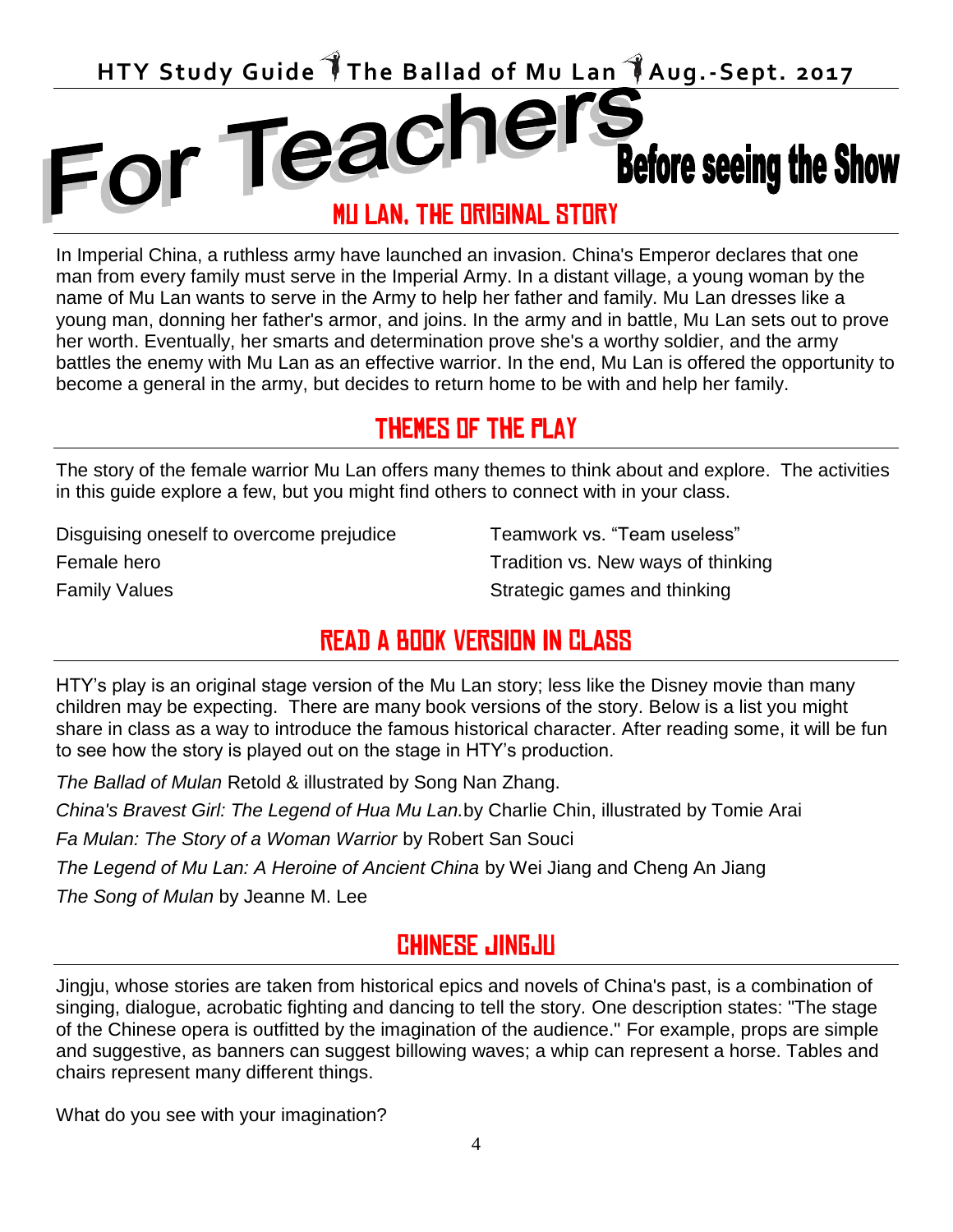## For Teachers **Before seeing the Show**

It may be difficult for children in Hawai'i to imagine life in a Chinese village, let alone a village long ago such as the one in which Mu Lan might have lived. Before seeing the HTY production, visit the following websites to learn about and view pictures of villages in ancient China.

#### **Images**

Pictures of Old Chinese villages - <https://tinyurl.com/y95f3f6a>

#### **Websites**

The following webpages contain a variety of information introducing aspects of Chinese life, [http://www.ducksters.com/history/china/daily\\_life.php](http://www.ducksters.com/history/china/daily_life.php) and [http://www.historyforkids.net/ancient](http://www.historyforkids.net/ancient-chinese-daily-life.html)[chinese-daily-life.html](http://www.historyforkids.net/ancient-chinese-daily-life.html) and<https://sites.google.com/site/1ancientcivilizationsforkids/ancient-china>

#### PRE-SHOW DISCUSSION

Below are some questions related to the themes and action of the play.

#### **Imagination**

- Who likes to pretend? What do you like to pretend? What do you like to pretend to be?
- What do you pretend with (imagination)?
- What can you do with the imagination that you can't do otherwise?

#### **Heroes and Heroines**

- Who do you consider a "hero" and why? What makes that person a hero?
- What's the difference between a hero and a superhero?
- **Why do we need heroes?**
- Whoever did something special for you that makes him/her a hero to you?
- Has anyone ever called you a hero? What did you do that made you a hero?

#### **Family and Honor**

- Why is family important?
- What do you believe is something that family should always do for each other?
- What's something special you've done for your family?
- Who in your family has accomplished something special? What did she/he do?
- In many places in the world people believe in 'family honor.' What does that mean to you?

#### **Disguise**

- So many heroes and superheroes wear disguises. Why?
- Some disguises or costumes define who we are, or what we can do. If you designed your own 'disguise,' what would you create and why would you make that choice?
- In the story of Mu Lan, she dresses up like a man in order to be in the military. What does she have to disguise herself?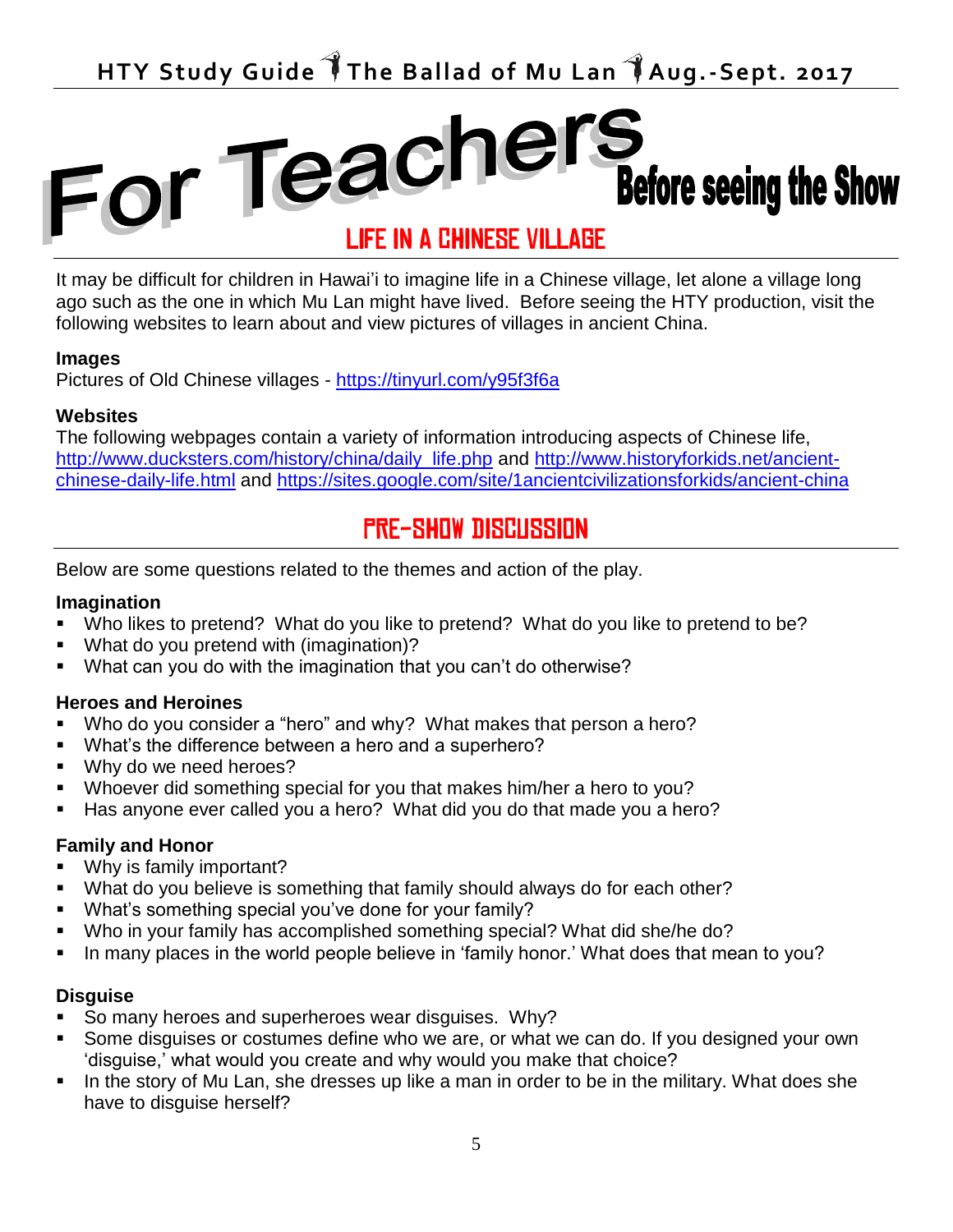**HTY Study Guide The Ballad of Mu Lan Aug.-Sept. 2017**

# For Teachers<br>READ A SCENE FROM THE PLAY

Distribute copies of the *FOR STUDENTS: Read a Scene* page to your students. Read it aloud with student volunteer readers or pair students up and have them read it out loud together. The scene brings up the question of what are the proper life roles for young men and women. Ask students to comment. Are their things that only boys or girls can or should do? Who should decide?

### HEROES AND HEROINES: creative writing portraits

Heroes and heroines excite us, inspire us and encourage us to consider ways we can each do something great with our own lives. Mu Lan's commitment to her family and fellow warriors is enviable, just as is her bravery to face prejudices against women. Guide students to celebrate their own hero or heroine with the following activity.

#### **MATERIALS**

- Watercolor paper
- Pencil
- Black Sharpie marker
- Crayons
- Watercolor paint

#### **DIRECTIONS**

- 1. Students select a hero of their choice, preferably someone from their own life or from history.
- 2. Students draw with pencil a VERY simple profile head with simple neck and shoulders.
- 3. Students draw several lines to split up the face for the writing.
- 4. Students trace all lines with a marker.
- 5. Students fill in all the sections in pencil with words that define their hero: activities, descriptions, personality. The words need to creatively FILL each section.
- 6. Students trace all words with crayon or marker.
- 
- 7. Students fill the many backgrounds of the writing with watercolor paint.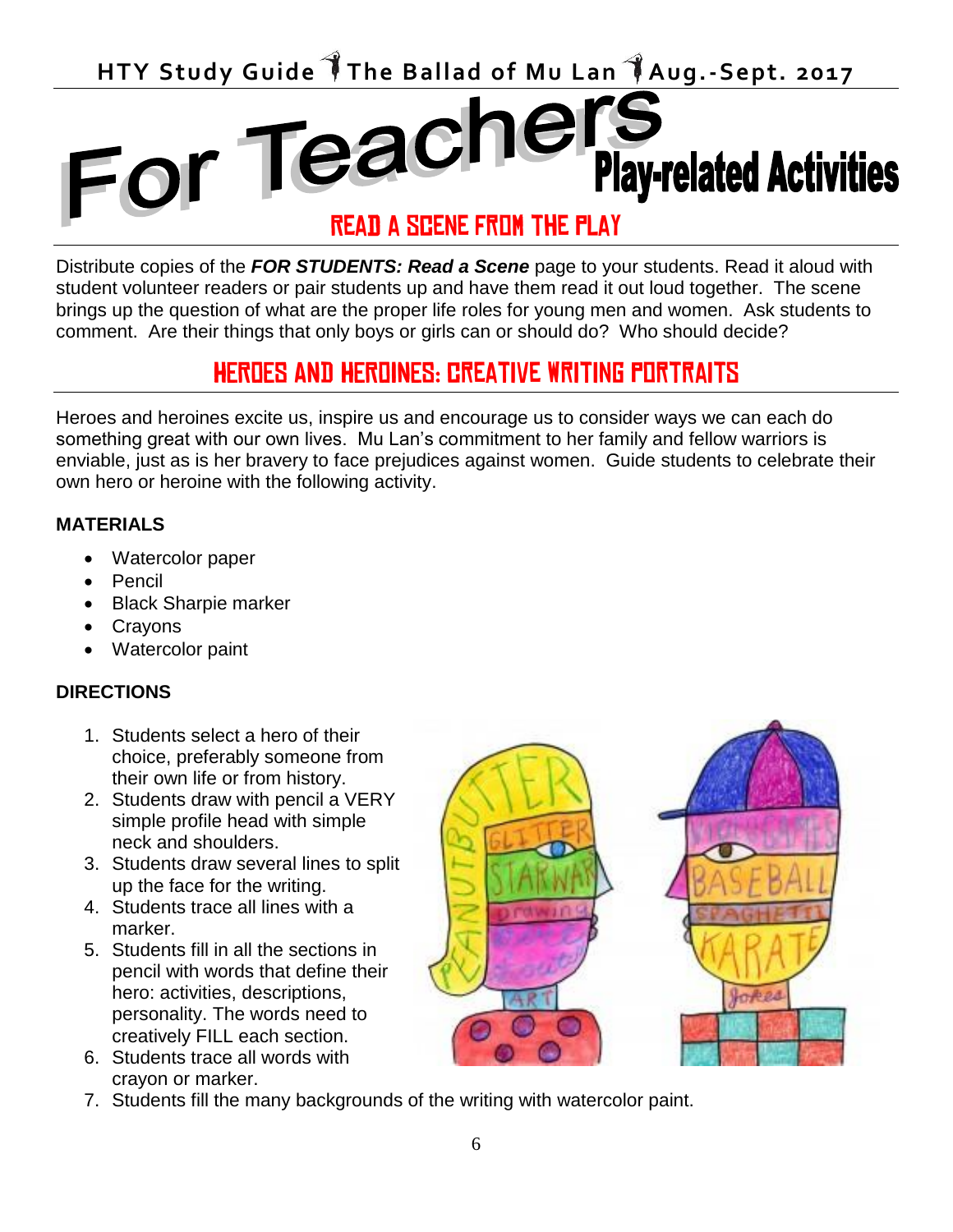# HTY Study Guide The Ballad of Mu Lan TAug.-Sept. 2017<br> **FOR Stude The Ballad of Mu Lan TAug.-Sept. 2017** Below is a scene from *THE BALLAD OF MU LAN*. Assign one person to be Mu Lan and one to be her

father, Huan Hu. After you read, ask yourself, "Should boys and girls be allowed to do the same things or there some activities that are only for boys or only for girls?"

*Huan Hu enters limping with a cane. He puts the cane down and practices Wu Shu, but his leg cannot support him. He sits at a table. Mu Lan enters with an embroidery set.* 

**Mu Lan**: Baba...were you practicing wu shu?

**Huan Hu**: No, no, daughter!

**Mu Lan**: You should not strain yourself.

**Huan Hu**: I'm fine, Mu Lan. What is it you have there?

**Mu Lan**: Some new embroidery.

**Huan Hu**: Ah, Mu Lan hua! Magnolia flowers! The flowers you were named after.

**Mu Lan**: Do you like it?

**Huan Hu**: Very much. Say...would you like to play a game of xiang qi with me?

**Mu Lan**: Baba...

**Huan Hu**: One game? Humor your old man.

**Mu Lan**: One game.

**Huan Hu**: Hao! Sit down. Sit down.

*Mu Lan sits across from Huan Hu who prepares the game board.*

**Mu Lan**: Baba, why do you like xiang qi so?

**Huan Hu**: It requires strategy. You cannot rush into a battle without a plan. Remember that daughter.

**Mu Lan**: I doubt I'll ever need to, Baba.

**Huan Hu**: Ah that is true. I suppose young girls don't have a mind for battles, strategy, and adventure.

**Mu Lan**: I'd like to go on an adventure.

**Huan Hu**: Oh? Like the adventure of finding a husband?

**Mu Lan**: Baba! That's not what I meant.

**Huan Hu**: Why not? The greatest adventure is a long life filled with loved ones and family.

**Mu Lan**: I know. That is my duty: to find a good husband, and raise many fine children. But what about seeing the world? Climbing high mountains? Meeting people from far off lands? That sounds like an adventure to me.

**Huan Hu**: Those adventures are not fit for you, Mu Lan. It is a man's place to face danger and uncertainty and I would do anything to keep my family safe. You should be happy to live in a peaceful village. *(beat)* Shall we play?

**Mu Lan**: May I go first?

**Huan Hu**: Ah-ah! Age before beauty.

**Mu Lan**: You always say that.

*They play and Mu Lan wins.* 

**Huan Hu**: Check! Aaah you are learning my little flower. If only you had been born a boy, you would be twice the soldier I was.

**Mu Lan**: If I had been born a boy, who would sew your clothes and fix your meals?

**Huan Hu**: True...how about a rematch?

**Mu Lan**: No, no. Time for dinner. I made you egg drop soup, Baba.

**Huan Hu**: Oooh you spoil me!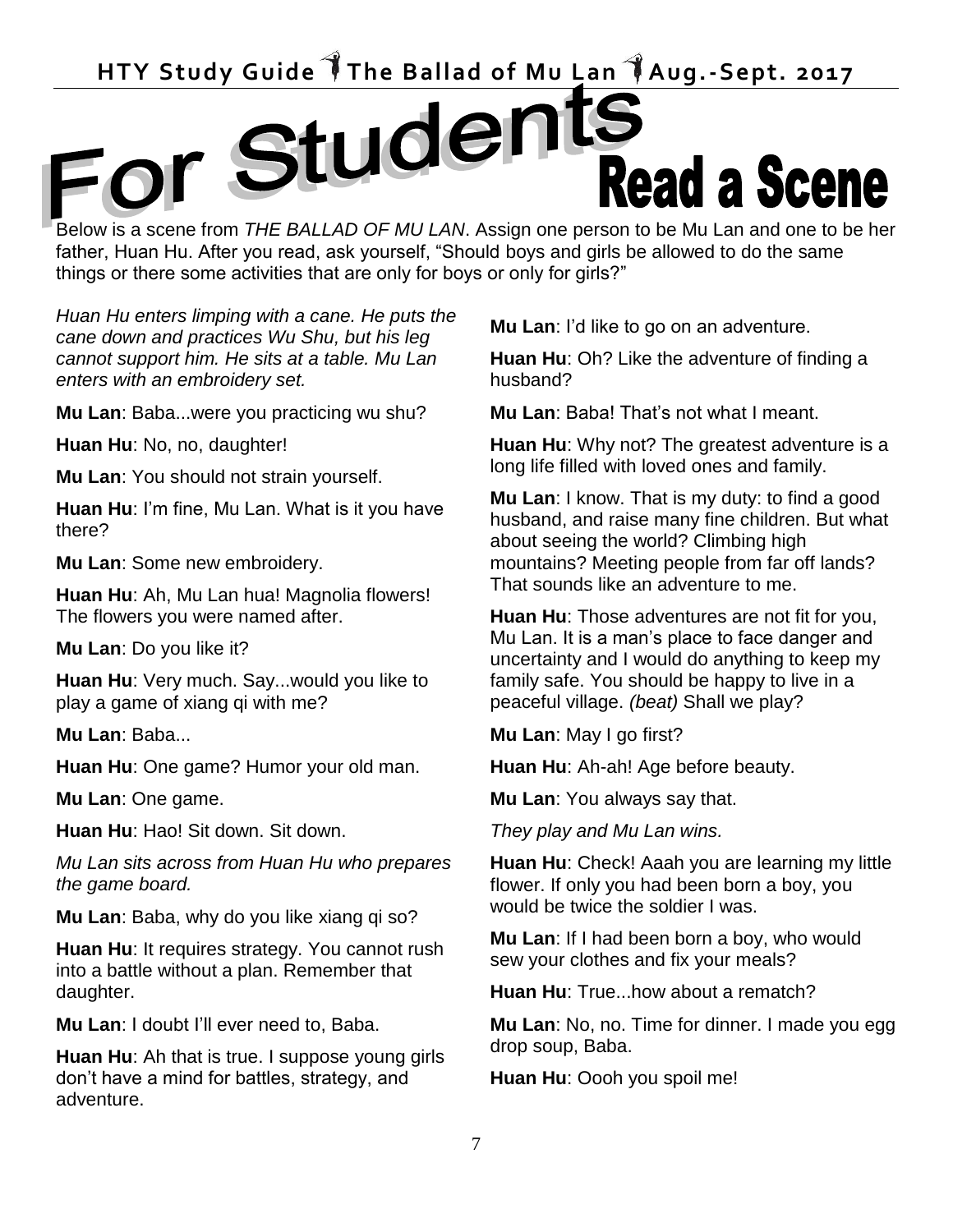## HTY Study Guide The Ballad of Mu Lan TAug.-Sept. 2017<br> **HTY Study Guide The Ballad of Mu Lan TAug.-Sept. 2017 Reading and Drama** READ 'Nana miriam' a tale of the niger river

After seeing *THE BALLAD OF MU LAN*, your students might enjoy experiencing another story about a female heroine (SEE below). They can then compare one strong female character to another.

**As You Read Aloud**…Stop occasionally at particularly engaging or tense parts. Ask students to make predictions about what might happen, giving reasons for their predictions.

**After You Read** … Engage students in a post-reading discussion.

**QUESTIONS** Who are the major characters? Where does this story take place? What is the problem in the story that has to be solved? What do you think the story is trying to teach you?

#### Nana miriam

Once, in a small village by the great river Niger, there lived a man named Fara Maka and his daughter, Nana Miriam. Nana Miriam was tall and strong like her father. And smart. Fara Maka was proud of his daughter and he taught her all he knew. He taught her the names and the uses of all things. Nana Miriam also learned one thing more, for she had magic powers that no one knew about. But she did not tell anyone of those powers.

Now, at that time which we are talking about a great hippopotamus lived in the Niger. But it was a monster with an insatiable hunger. And every time the rice crop was ready to be harvested, the monster hippopotamus rose up out of the River Niger, waddled onto the land and devoured the entire crop. Season after season, the monster devoured the rice for miles. At last this caused a famine in the land.

The village warriors went out with their spears to hunt the monster. But they could do nothing against it, for it was a shape-shifter as well. Whenever a spear was thrown at the hippopotamus, the animal changed sometimes into a crocodile or a manatee.

Fara Maka went to Kara-Digi-Mao-Fosi-Fasi, a member of the neighboring Tomma people, who had a great reputation for hunting. "Will you hunt this beast with me?" asked Fara Maka.

Kara-Digi-Mao-Fosi-Fasi agreed. "And I will bring along my one hundred and twenty hunting dogs."

So, Fara Maka and Kara-Digi-Mao-Fosi-Fasi went out on the trail of the monster with the hundred and twenty hunting dogs. It was not a difficult trail to find, for the giant hippopotamus left a path of destruction wherever it went.

Soon they came upon the monster. The dogs were turned loose, one by one. The monster saw the dogs and just laughed. One by one by one, the monster hippopotamus grabbed up each dog, turned it around, and swallowed it whole, starting with the tail. When the last dog was devoured, the monster turned its back on Fara Maka and Kara-Digi-Mao-Fosi-Fasi, and waddled back to the rice field, where it consumed the last of the crop.

Fara Maka and Kara-Digi-Mao-Fosi-Fasi ran off in terror, and they ran all the way back to Fara Maka's house. There, trembling, they told Nana Miriam what had happened. "Well," said Nana Miriam, standing up, "it is time for me to see this monster for myself."

Nana Miriam went forth, a spear in one hand, her juju bag filled with charms in the other. It was not long before she came upon the monster. When the hippopotamus saw her, it stopped eating and turned. It smiled a broad hippopotamus smile, showing strong hippopotamus teeth. "Girl, girl, I know why you are here. You wish to stop me."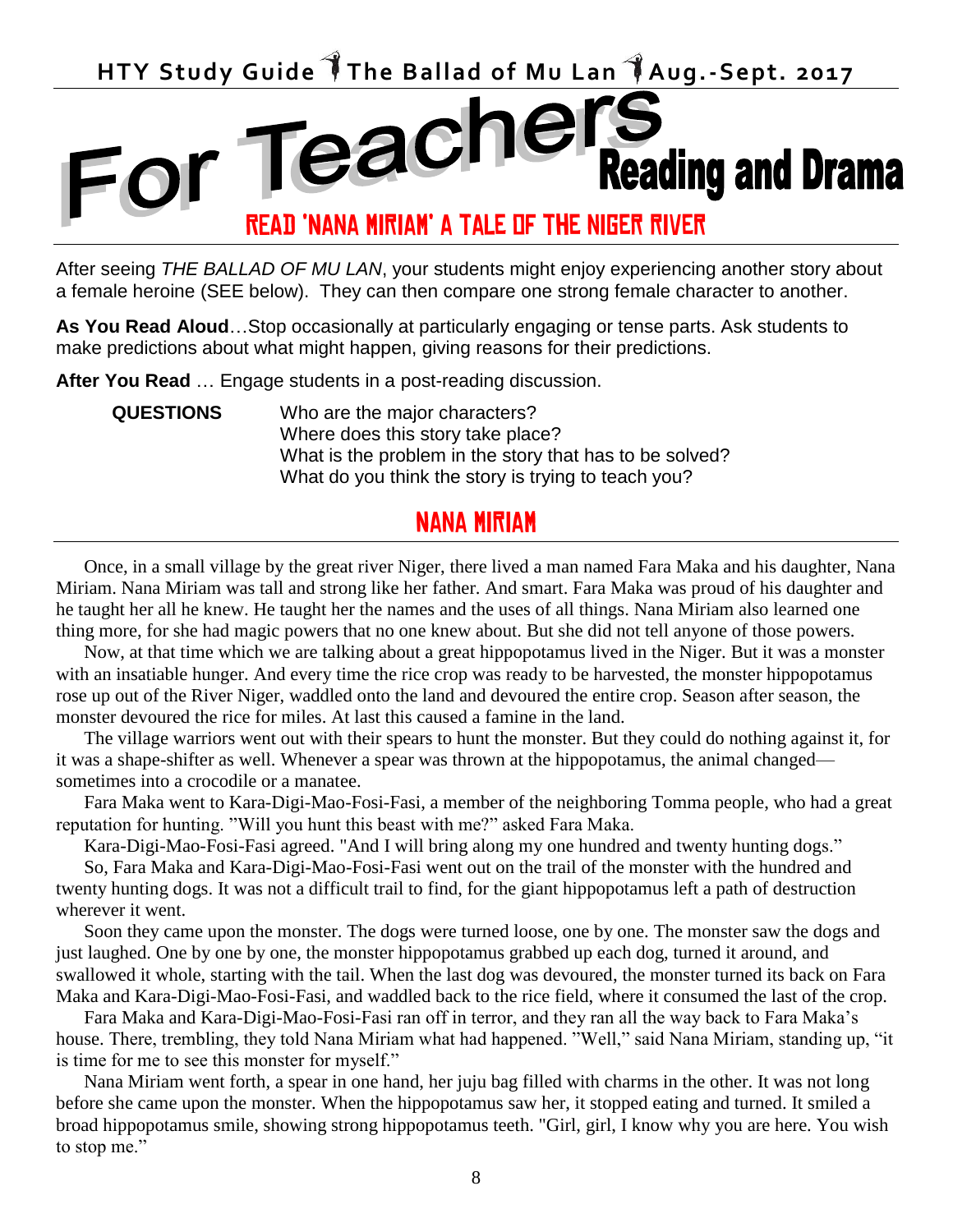## **HTY Study Guide The Ballad of Mu Lan Aug.-Sept. 2017**

"That I do," said Nana Miriam.

"What makes you think a mere girl can stop me?" said the hippopotamus.

Nana Miriam put down the spear and held the juju bag up. "We will not know the answer to that until we engage in battle. I am ready if you are, monster."

The monster smiled again. "I am ready, girl!" The shout was full of flames, which set the rice field afire. Soon a wall of fire sprang up between the monster and Nana Miriam.

Nana Miriam reached into her juju bag and pulled out a magic powder. She flung the powder onto the fire, and at once the flames turned to water, which rained down upon the field.

"Ah!" shouted the hippopotamus. And at its shout, a wall of iron appeared between them.

Nana Miriam reached back into the juju bag, and this time she took out a small magic hammer that grew and grew into a great magic hammer. One blow, then another—Nana Miriam pounded the hammer against the iron wall. And in a matter of minutes, the wall was broken into small pieces by the force of her blows.

"Do you have something more?" cried Nana Miriam. "Or is that all?"

For the first time, the hippopotamus monster looked nervous. It turned from Nana Miriam and shifted its shape, becoming a river that flowed swiftly toward the Niger.

But Nana Miriam was ready. Once more she reached into her juju bag and took out a magic lotion and sprayed it over the monster river. In a twinkling the river dried up only inches away from the Niger, and the monster turned once again into a hippopotamus.

The monster charged. Nana Miriam grabbed the hind leg of the hippopotamus, and picked the monster up. Twirling it three times around her head she threw the monster across the Niger and far out of sight.

Fara Maka held out his arms and Nana Miriam ran into them. "What a wonderful daughter I have," he said. "What a wonderful papa I have," said Nana Miriam.

When they returned to the village, their story preceded them. There was singing and dancing, and feasting, as well.

And from that time to this, no one has starved because of monster hippopotamuses. And from that day to this, the story-tellers have sung and told about Nana Miriam, who showed all the power of a mere girl!

#### DRAMATIZE A STORY

There are many stories referred to or included in this study guide, from versions of the *MU LAN* story to other strong female characters. After sharing a story in class, guide students in the activity below to explore and act out the story through drama.

**FREEZE:** Guide students to shape their bodies as each of the characters and then have them freeze in their poses/shapes. What does the character look like? (Freeze). What does the character like to do? (Freeze). What's something funny that the character likes to do? (Freeze).

**ACTION:** Guide students to walk about the room as each of the characters. How does the character feel? How fast or slow does the character move? What is this character doing as he/she walks about?

#### **STORY EXPLORATION**

Narrate parts of the story, guiding the students to act out the moments as you tell them. Explore different parts of the story more than once each time, encouraging the students to try new ways of showing the action.

#### **STORY PLAY**

Ask for or assign volunteers to portray each of the characters. Narrate the entire story, guiding students to play out each moment as you tell it. Repeat the experience, enlisting new volunteers each time until all of the students have a chance to perform.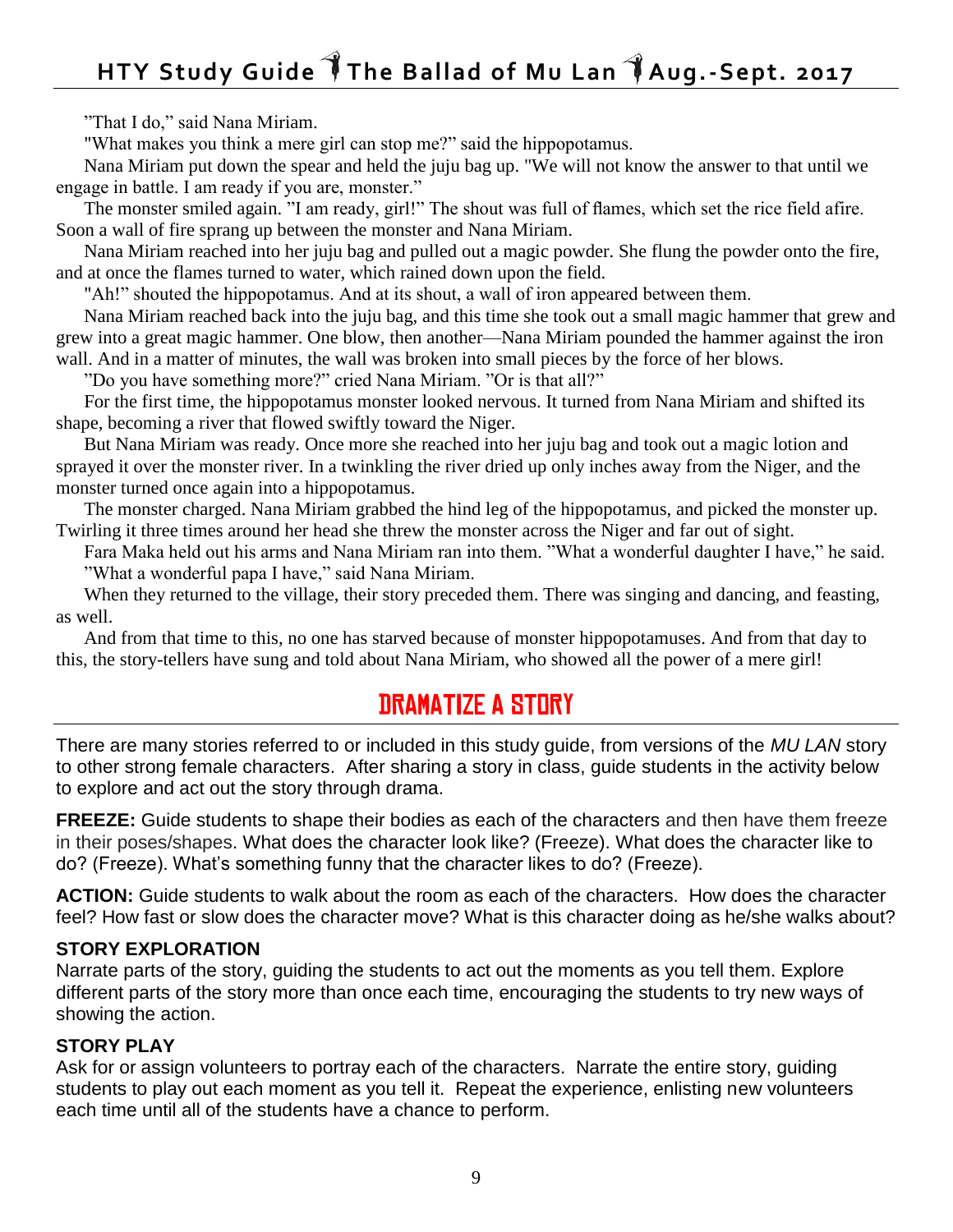HTY Study Guide The Ballad of Mu Lan TAug.-Sept. 2017<br>**FOR TEACHERS** 

#### WRITING: YOUR OWN FANTASY STORY

Writing Activities

Create an original story with your class. Guide your students to help suggest ideas for a story that features an amazing heroic character of their choice having a great adventure.

#### **PROCEDURE**

- Make a list of *heroes/heroines* and *locations* suggested by the class.
- Decide on one location and one central character. Ideally the heroine/hero will face a challenge that is threatening family or community. For example, a *school of gigantic fish* are *eating away your island.*
- Ask students to imagine what might happen when the creatures visit the island. How might their eating affect the people on the island? How might they feel when they first see the fish? What trouble do the people face as they challenge the gigantic creatures? How does the heroine/hero work together with the people to face the fish? How might she/he defeat the fish without violence?
- Start your story: 'Once upon a time there was a …" Pause occasionally to encourage students to suggest the next action. Continue the story until you have a satisfying end.

#### WRITING: 'WHO COULD YOU BE?'

Guide students to write or draw in response to the question, "If you disguised yourself to go on a great quest, who would you be and where would you go?"

As desired, read the following selection from the original *MU LAN* poem before they write.

From *The Ballad of Mulan* the ancient poem

Father has no grown-up son, Mu-lan has no elder brother. "I want to buy a saddle and horse, And serve in the army in Father's place." In the East Market she buys a spirited horse, In the West Market she buys a saddle, In the South Market she buys a bridle, In the North Market she buys a long whip. At dawn she takes leave of Father and Mother,

She goes ten thousand miles on the business of war, She crosses passes and mountains like flying.

#### disguise

Using the *FOR STUDENTS: Make a Disguise* page, guide students to design and make their own disguise, just as *MU LAN* needed to do in the play.